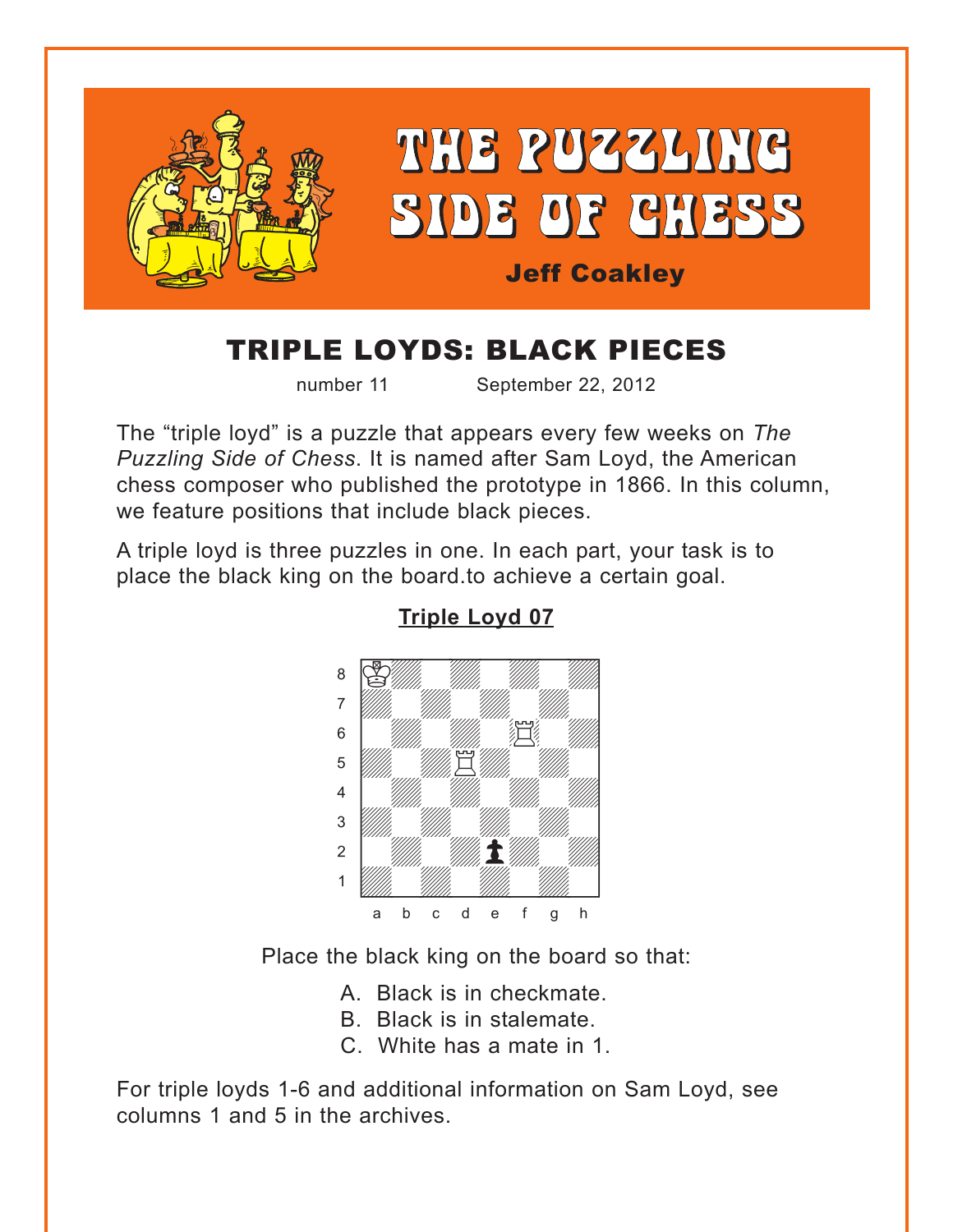<span id="page-1-0"></span>As you probably noticed from the first puzzle, finding the stalemate (part B) can be easy if Black has any mobile pieces. The black king must be placed to take away their moves.

**Triple Loyd 08** 



Place the black king on the board so that:

- A. Black is in checkmate.
- B. Black is in stalemate.
- C. White has a mate in 1.

The next triple loyd sets a record of sorts. It contains thirty-one pieces. Only the black king is missing.

### **Triple Loyd 09**



Place the black king on the board so that:

- A. Black is in checkmate.
- B. Black is in stalemate.
- C. White has a mate in 1.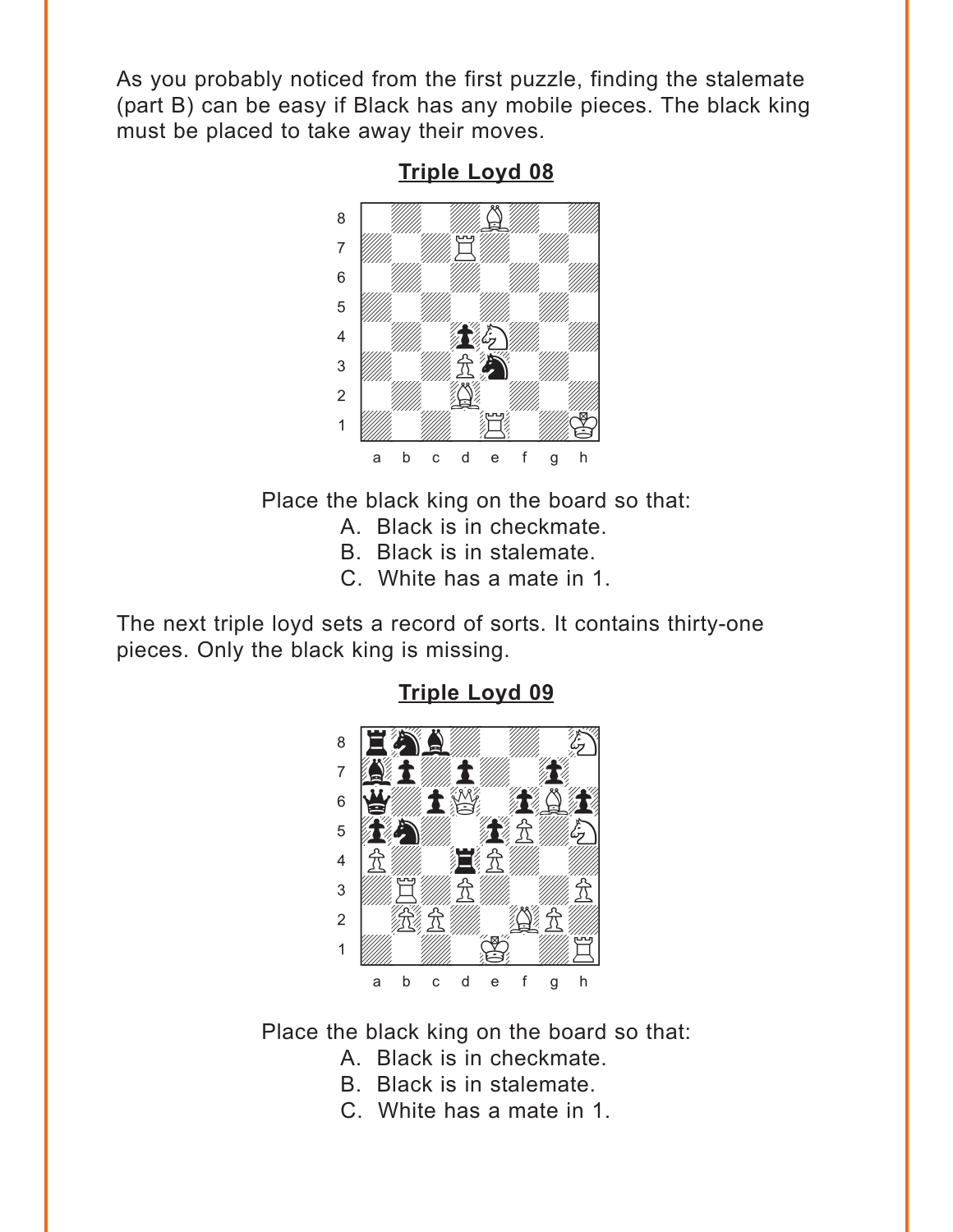<span id="page-2-0"></span>Triple loyds are not the only kind of chess problem in which pieces are added to the board. There is a wide range of possibilities.

Our final puzzle is called an "inverted loyd". The black king is already on the board and the white pieces must be added.



#### **[Inverted Loyd 02](#page-4-0)**

Place a white rook, bishop, and knight on the board so that White has a mate in 1.



## **SOLUTIONS**

All puzzles by J. Coakley. Triple loyd 07 is from *Scholar's Mate 90* (2007), 08 from *Scholar's Mate 27* (1995), 09 from *Winning Chess Puzzles For Kids Volume 2* (2010). Inverted loyd 2 is a *ChessCafe.com* original (2012).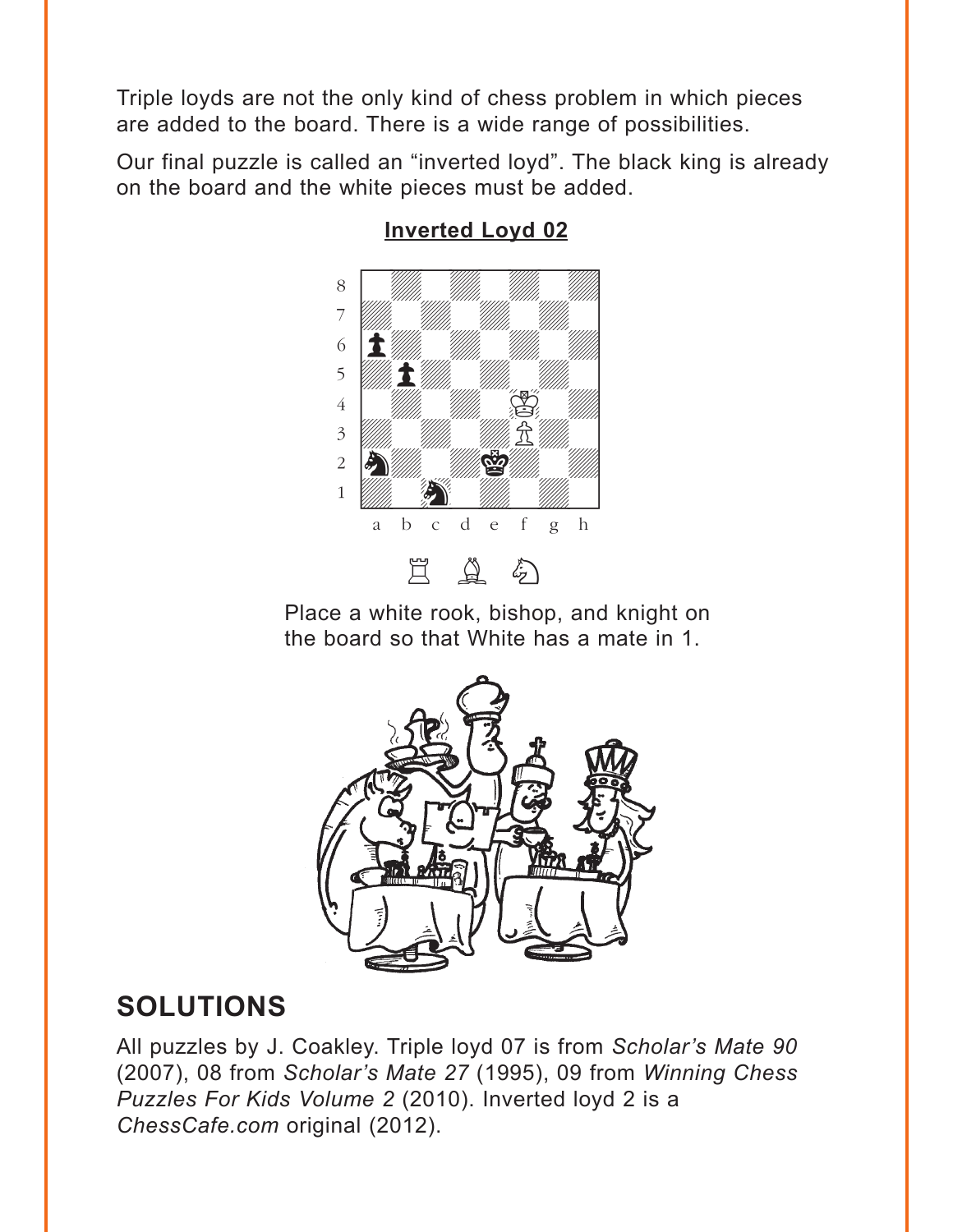<span id="page-3-0"></span>*PDF hyperlinks*. You can advance to the solution of any puzzle by clicking on the underlined title above the diagram. To return to the puzzle, click on the title above the solution diagram.



**[Triple Loyd 07](#page-0-0)**





**[Triple Loyd 08](#page-1-0)**

Perhaps a hard check to discover.